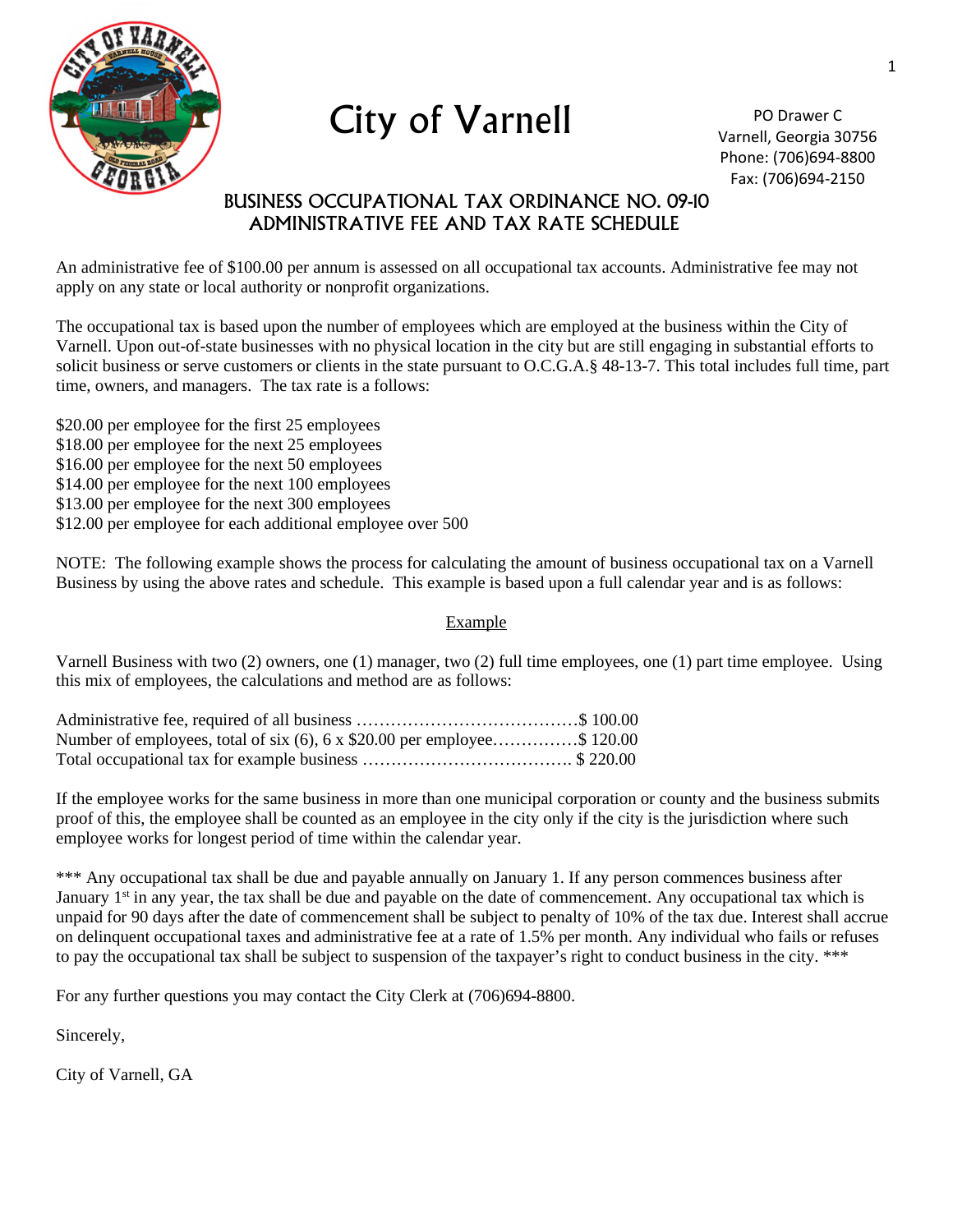|                        | City of Varnell<br><b>Occupation Tax</b><br>Tax Year<br>Date of Application____________                       | PO Drawer C<br>Varnell, Georgia 30756<br>Phone: (706)694-8800<br>Fax: (706)694-2150 |
|------------------------|---------------------------------------------------------------------------------------------------------------|-------------------------------------------------------------------------------------|
| <b>New Application</b> | $\Box$ Renewal of Application                                                                                 | $\Box$ Change                                                                       |
|                        |                                                                                                               |                                                                                     |
|                        |                                                                                                               |                                                                                     |
|                        |                                                                                                               |                                                                                     |
|                        | Business Phone Number: (10) 2020 2020 [2010] [2010] [2010] [2010] [2010] [2010] [2010] [2010] [2010] [2010] [ |                                                                                     |
|                        |                                                                                                               |                                                                                     |
|                        |                                                                                                               |                                                                                     |
|                        | Is the business located inside the City Limits of Varnell? Yes $\Box$ No $\Box$                               |                                                                                     |
|                        | If the business is not located inside Varnell City limits, then where in the city will the business be done?  |                                                                                     |
|                        |                                                                                                               |                                                                                     |
|                        |                                                                                                               |                                                                                     |
|                        |                                                                                                               |                                                                                     |
|                        |                                                                                                               |                                                                                     |

2

\*\*\* Any occupation tax shall be due and payable annually on January 1<sup>st</sup> or on the date of commencement of the business. Failure to pay after 90 days shall be subject to a ten percent penalty of the tax due and an interest rate of 1.5 percent of the tax and administrative fee monthly. \*\*\*

The undersigned certifies that he or she is the person duly authorized by the business herein named to file this registration and application for a license and all information listed are accurate and true. I also understand that falsification of any information on this return could result in denial of certificate without a refund.